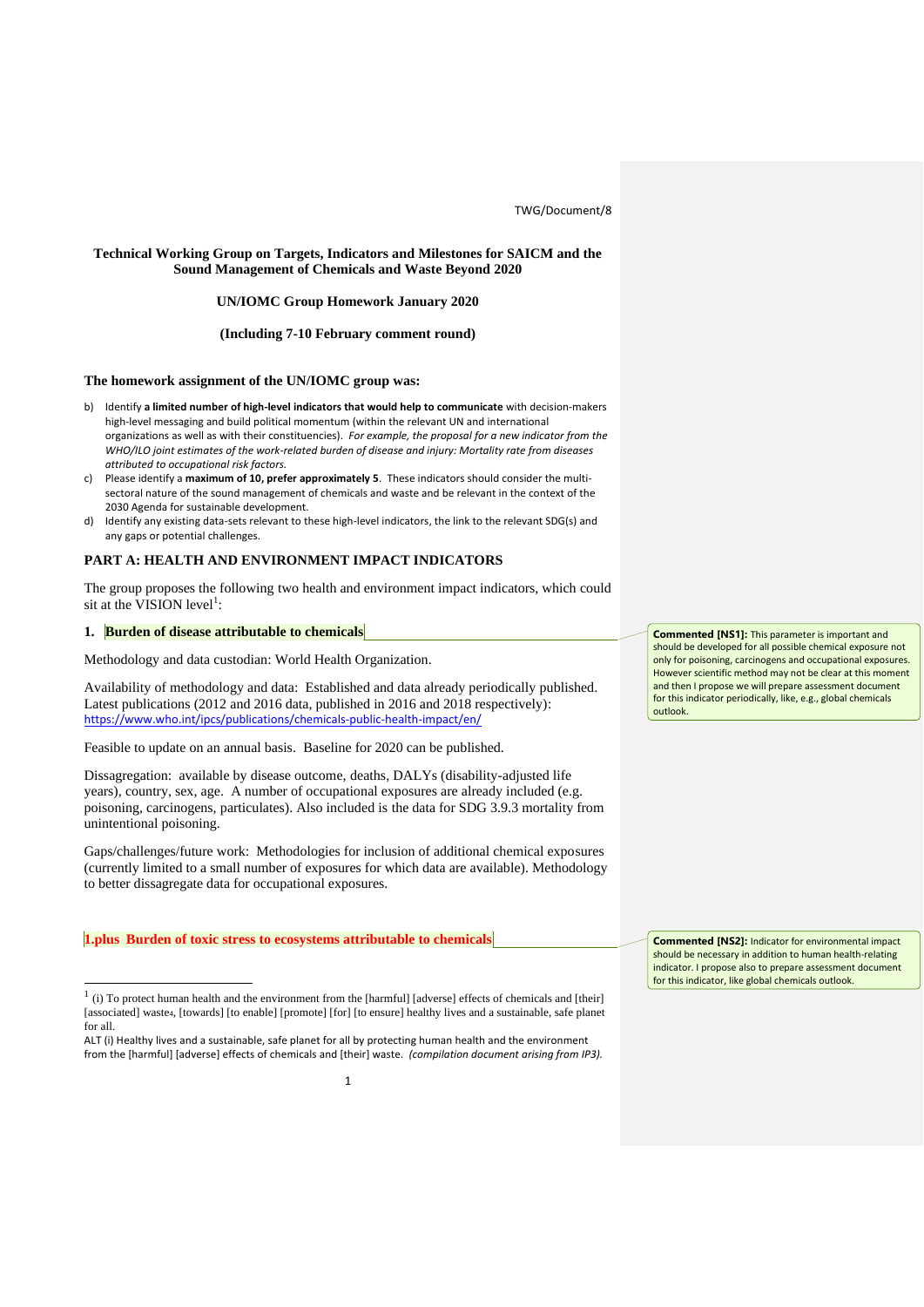#### TWG/Document/8

Methodology and data will be discussed in the assessment document, like, e.g., global chemicals outlook.

### **2. Burden of pollution on the environment**

Methodology and data custodian: United Nations Environment Programme

Availability of methodology and data: The indicator will have various components. Methodologies have been established for a number of these components as classified under the Inter-Agency and Expert Group on SDG Indicators (IAEG-SDGs). Several are Tier II indicators implying that data availability is limited. Capacity support for data collection and analysis will need to be provided to countries. Methodology and metadata/ formulas need to be developed for the full (composite) indicator.

Feasibility to update every two years need to be confirmed. Baseline for 2020 can be published for a number of components.

Disaggregation: Available by exposure to pollution per ecosystem/ habitat type (freshwater, marine, land and air) and some disaggregation to reflect proxies for loss of biodiversity. Components of this indicator could be mirrored/ complement elements in the post-2020 biodiversity framework that is currently under development. Where possible data will be disaggregated by gender and/or vulnerable group.

Gaps/ challenges/ future work: Some flexibility is needed for the development of the indicator framework as a number of important processes may provide new opportunities (such as the further development of SDG indicators and the post-2020 biodiversity framework) and to consider aspects in the longer term beyond 2030. Current methodologies and data sets focus on only a limited number of chemicals/ forms of pollution. Methodologies for inclusion of additional forms of chemicals and waste exposure or trends are needed to complement these and provide a more robust picture of pollution trends in the environment related to the management of chemicals and waste. As much as possible, these should be drawn from existing indicator frameworks and associated data flows, such as those for the SDGs and MEAs, including monitoring programmes. Relevant SDG indicators include those under targets 3.9, 6.3, 11.6, 12, 14.1 and 15.5, among others. A more in-depth analysis of SDG indicator methodologies may provide further insight in relevant sub-indicators that are used to build the full SDG indicators. It should be noted that many of the relevant SDG indicators are currently classified as Tier  $II^2$ , meaning that they are conceptually clear, have an established methodology and standards are available, but data are not regularly produced by countries. Capacity support will therefore be needed to assist countries for regular data collection, analysis and reporting. This would also be relevant for any new sub-indicators that may be proposed in the context of the new framework.

### **PART B: ADDITIONAL HIGH-LEVEL CROSS-CUTTING INDICATORS**

The group proposes the following additional high-level indicators which are cross-cutting, across a number of targets:

**Commented [NS3]:** Common suggestion on 1 and 1 plus two indicators.

**Commented [NS4]:** Several data other than listed can be the information basis of this indicator, e.g., -Emission data, including various emission inventories - PRTRs data -Environmental monitoring data

<sup>2</sup> Tier Classification for Global SDG Indicators – 11 December 2019 update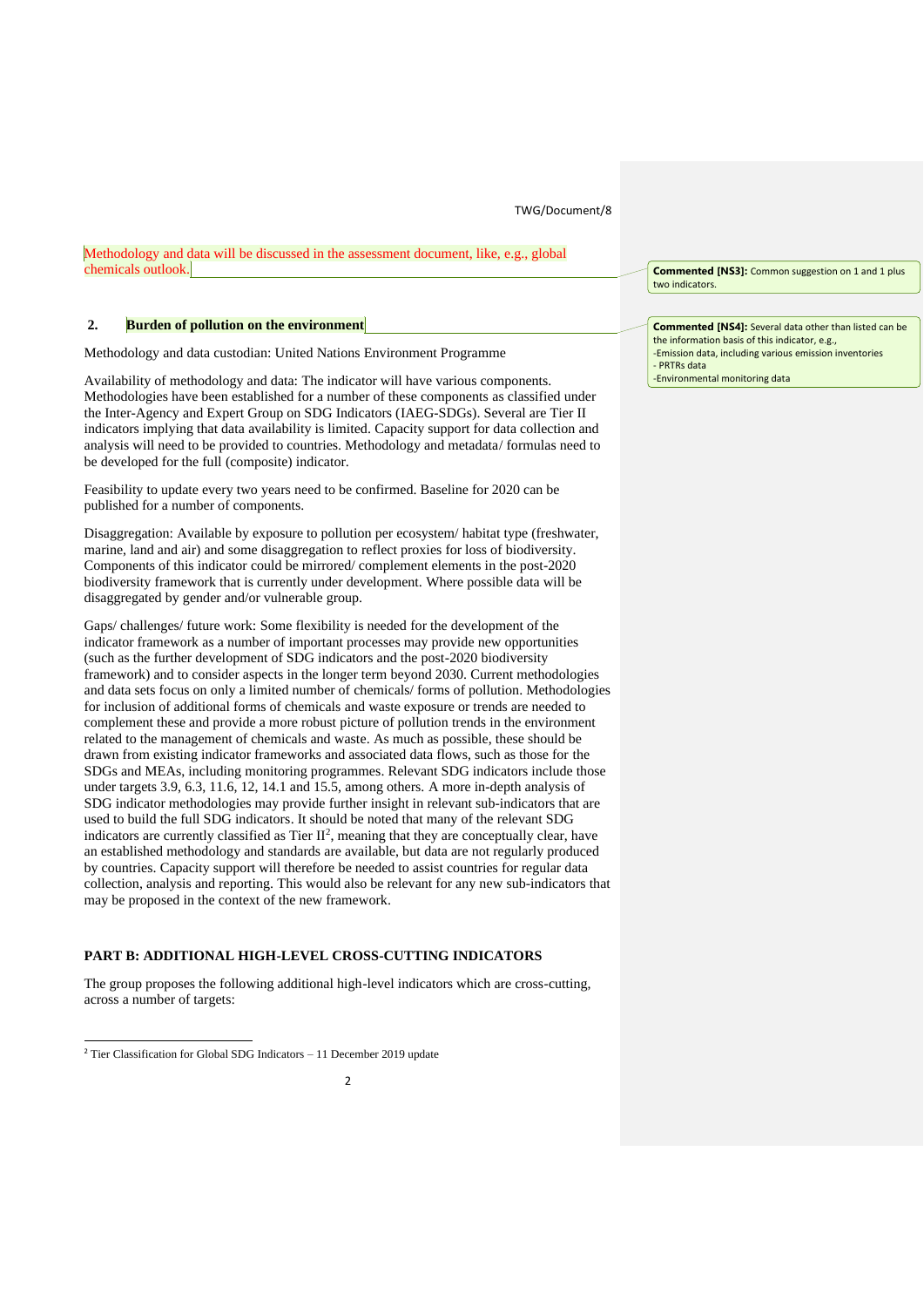## **3. Number of countries that have legislation in place to manage industrial and consumer chemicals**

A detailed proposal for the above indicator, to fill a key gap in current global indicators, was provided at OEWG3, and is contained in SAICM/OEWG.3/INF/18.<sup>3</sup>

In summary, to complement the impact of the GHS for the reduction of risks from industrial and consumer chemicals, many countries have implemented legislation allowing them to prioritise chemicals for risk management, perform a risk assessment on priority chemicals and implement, if needed, risk reduction measures based on the outcome of the risk assessment. Unfortunately, many countries still lack such legislation for industrial and consumer chemicals and cannot manage the risks of chemicals that have been recognised as needing risk reduction measures in other countries (e.g. chemicals listed on Annex III of the Rotterdam Convention).

It is proposed that the indicator counts countries that have implemented a legislatively mandated management system that covers a number of technical elements, such as data gathering, risk assessment and risk management. Developing risk assessments for individual chemicals or groups of chemicals requires considerable expertise and resources. To save resources it is important that countries cooperate and as much as possible and use what has already been performed in other countries. It is therefore proposed that countries also qualify if they implement risk management measures based on:

• risk assessments (fully or partially) performed in other countries;

• screening risk assessments; or

• generic risk assessments (e.g. certain combinations of hazards and uses for which a high probability of risk for human health or the environment is predicted, such as carcinogens in certain consumer preparations).

Methodology and data custodian: OECD

# **4. Implementation of the GHS**

Implementation of the GHS provides a unique opportunity to show multi-sectoral and multistakeholder work, with ILO, OECD, WHO, UNIDO, FAO, UNEP and UNITAR (and others, at least indirectly) running activities on this, as are governments, industry stakeholders, trade unions and NGOs.

A developing "coalition" under the GHS global partnership (ILO/OECD/UNITAR) is also bringing together stakeholders in order to promote implementation of the GHS. As such, there is a great opportunity for us to "succeed" against the proposed target (Alt 1 A.3: By 20XX [legal requirements] to implement the GHS have been adopted in countries) which can be a source for communication and highlighting. Some stakeholders, notably ECHA, have shown various tools to communicate the value of the GHS to consumers, and this could be utilized.

<sup>3</sup> http://www.saicm.org/Portals/12/Documents/meetings/OEWG3/inf/OEWG3-INF-18 additional IOMC[indicator-.pdf](http://www.saicm.org/Portals/12/Documents/meetings/OEWG3/inf/OEWG3-INF-18_additional_IOMC-indicator-.pdf)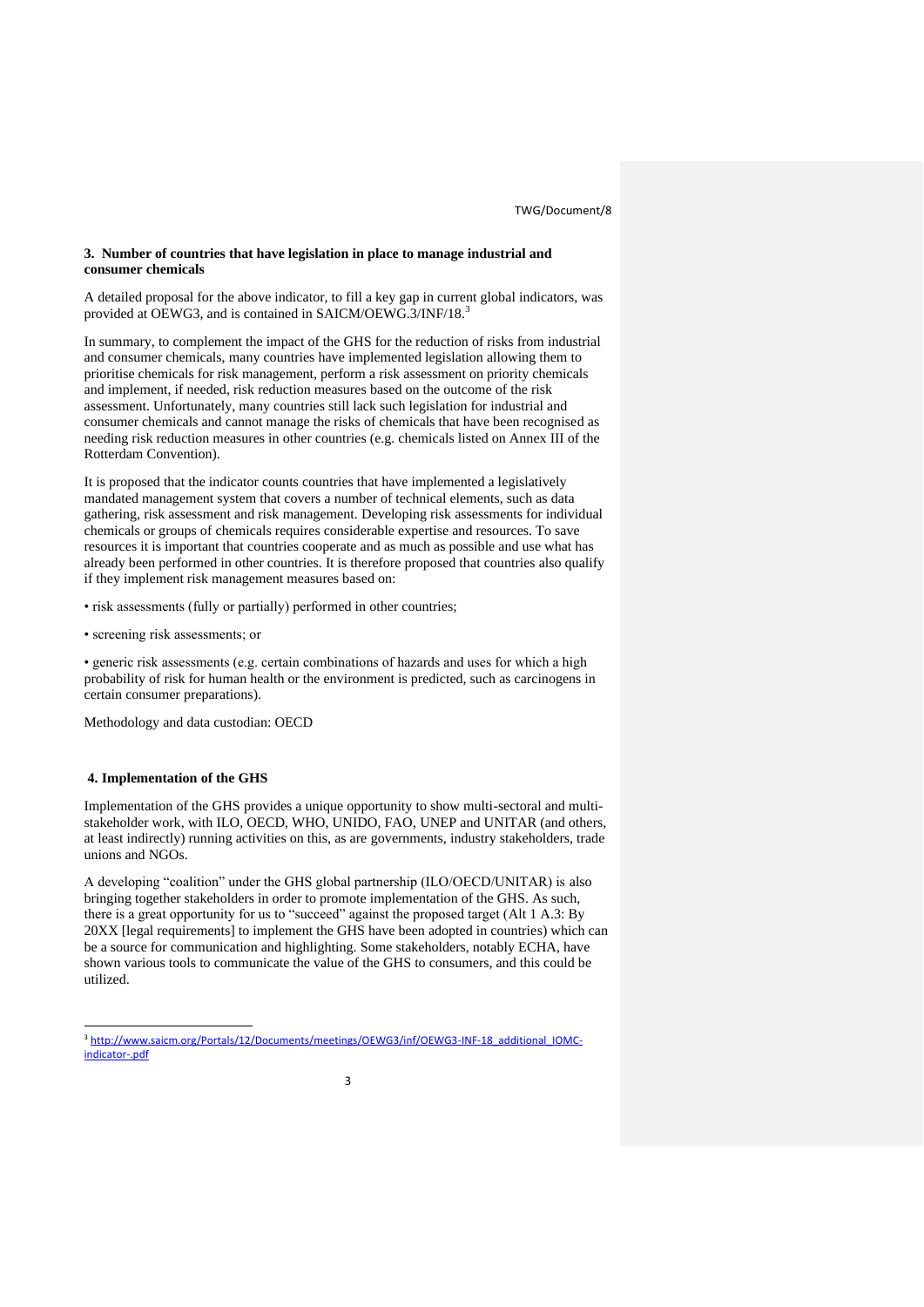The implementation of the GHS is already an established indicator. More attention to the topic will provide more resources. In turn, this will allow for greater tracking of numbers of implementation. The data can be gathered periodically and regularly.

# **5. Countries which have implemented pesticide legislation based on the FAO/WHO International Code of Conduct**

The group noted the lack of agriculture-related indicators in the current proposals. As such, the above is proposed.

This shows good cross-sector collaboration and is well-established. Furthermore, it represents key sectors that can easily be communicated and which relate to some of the largest sectors (health, labour, agriculture and environment), economic/sustainable development, and is applicable to all countries, notably least developed countries (thus, easily intersects with the SDGs), and with other relevant stakeholders.

The indicator is an already-established IOMC indicator.

#### **6. Industry involvement**

A key element to increasing levels of success in the new instrument will be the engagement with and contribution of the private sector. Possible high-level indicators could be:

Number of companies that implement sound management of chemicals/ responsible care policies- *this could be made broader to "… that implement broadly-accepted standards"*

Number of governments and the private sector applying extended producer responsibility (EPR)

These are key developing themes under the beyond 2020 framework, and thus could be key indicators. EPRs are valuable to policy makers and also engage with the public, increasing awareness of consumption and waste. Similarly, it helps with the waste element of the framework (without needing to define/decide on the scope of waste).

The indicator would seem to be easy to establish. The indicator could draw from SDG 12.6.1 'Number of companies publishing sustainability reports' (custodian: UNEP/ UNCTAD, Tier II) and the Global Reporting Initiative.

## **7. Waste-related indicators**

To anticipate the inclusion of waste in the new indicator framework, it is suggested that indicators will include those that can be drawn from the suite of waste-related SDG indicators, and components therein, as relevant: 12.4.2 on hazardous waste (custodians UNSD/UNEP – partners OECD, Eurostat, UNU); 12.5.1 on recycling rate (custodians UNSD/UNEP, partners OECD/Eurostat/UNU, Tier III), 11.6.1 urban solid waste (custodian UN-Habitat, Tier II), and SDG 12.3.1a on food loss (FAO, Tier II) and 12.3.1.b food waste (UNEP, Tier II). Further work is needed to identify what the relevant elements are in this indicator suite for the new framework. The established waste-related SDG indicators embed a cross-sectoral approach and can provide further opportunities to foster cross-sectoral and multi-stakeholder collaboration.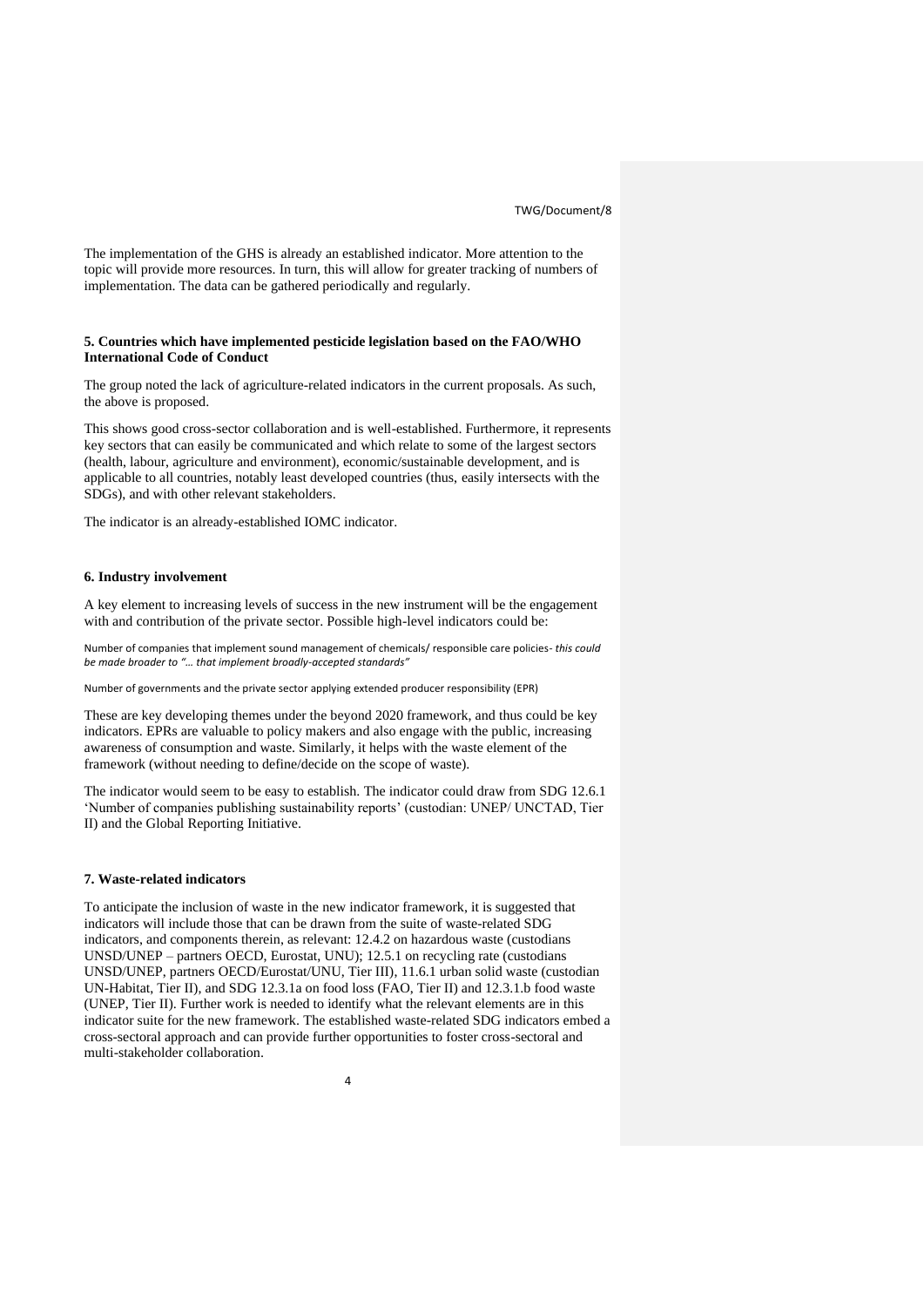### **8. Proportion of the sectors and stakeholders participating in the ICCM and its subsidiary bodies including the bureau and regional meetings.**

The group proposes the above indicator relating to multisectoral and multistakeholder engagement in the beyond 2020 platform.

Rationale/Gaps/challenges: This indicator is proposed due to the considerable and sustained debate about the level of engagement in SAICM and the efforts being made to address this through multiple references in the text. A measure of whether this is being successful is needed. However it is recognized that this indicator will not capture the engagement of the sectors and stakeholders in actually implementing sound chemicals and waste management activities.

Data custodian: SAICM Secretariat.

Dissagregation: by sector and stakeholder group as defined in the text<sup>4</sup>; by meeting type (ICCM, bureau, regional meeting/region, gender, vulnerable groups etc).

Periodicity: published annually on the SAICM website.

## **9. Funding mobilised by governments, industry, IGOs, and civil society through mainstreaming to promote the sound management of chemicals and waste**

A key element of the new framework is obtaining political awareness, and raising the profile. A key indicator could therefore be level of funding provided for this work. In climate change, there are high profile commitments of funding (I note an OECD document: "This work was undertaken in response to a request to provide analytical support to the preparation by developed countries of a roadmap for meeting the commitment of jointly mobilising USD 100 billion per year by 2020 for climate"); can this be replicated for chemicals and waste.

The data could be compiled by the beyond 2020 secretariat following submissions from funds' providers. The indicator is not yet developed, but could follow this methodology: The cumulative funds available from the GEF, the Special Programme and any other identified funding mechanisms could be easily put together. Then, where bilateral donors, industry or other partners' funding is reported, this can be added to the total. As this would be a way to promote what they are doing (funding), it can be expected that this would be forthcoming. The Quick Start Programme followed a similar approach.

\_\_\_\_\_\_\_\_\_\_\_\_\_\_\_\_\_\_\_\_\_\_\_\_\_\_\_\_\_\_\_\_\_\_\_\_\_\_

<sup>4</sup> Sectors are understood to include, but not be limited to, agriculture, environment, health, education, finance, development, construction and labour.

Stakeholders include [but are not limited to] Governments, regional economic integration organizations, intergovernmental organizations, civil society, industries, businesses, the financial sector, development banks, academia, workers, retailers and individuals. (*compilation document arising from IP3)*